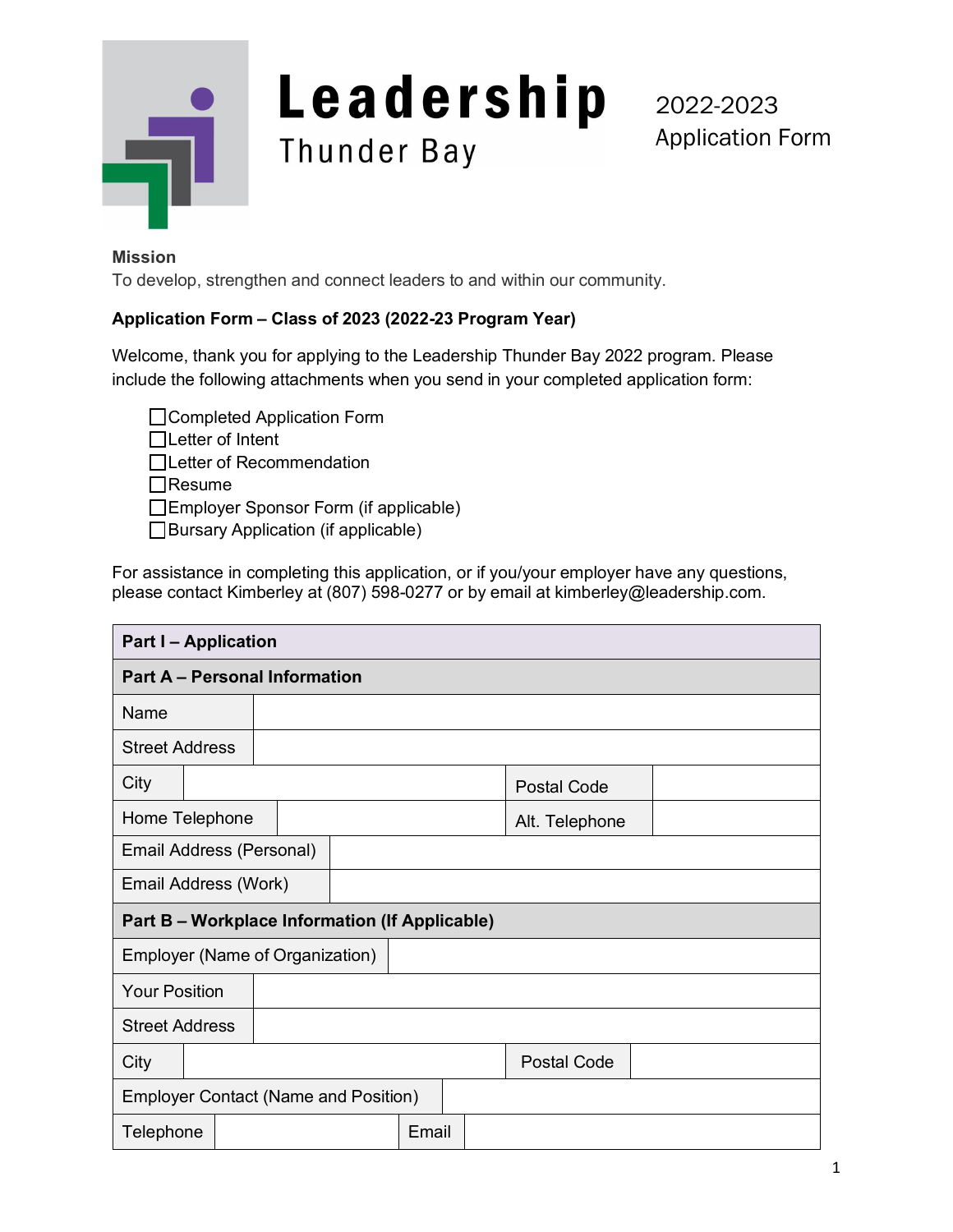# **Part II – Applicant Intent & Supporting Documentation**

## **Part A - Letter of Intent**

Please complete a brief essay (maximum 800 words) addressing the following aspects of your personal leadership journey.

- 1. What do you hope to gain from the Leadership Thunder Bay program?
- 2. In your leadership journey to date, how would you describe your highlights and learnings?
- 3. What do you consider are the three most significant challenges facing Thunder Bay? How should they be addressed?

#### **Part B - Letter of Recommendation**

Please provide a letter of recommendation, from either a graduate of the Leadership Thunder Bay program or another individual who can provide a reference for you.

## **Part C – Resume**

Please include a copy of your most current resume.

## **Part D - Commitment**

I hereby commit to devoting the time and resources necessary to successfully complete the Leadership Thunder Bay program. (Note: pre-set time commitments are detailed in this document). Additional personal time is required for work on team projects, reading assignments, etc.).

I understand that, should I be absent for any reason from any part of the program, I may be required to withdraw from the program and a portion, or all my program fees will not be refunded or transferred, depending on the timing.

Applicant Signature: Date: Date: Date:

#### **Part III – Tuition / Financial Commitment**

#### **Program Tuition**

Tuition is \$2700 for the 10-month program. (Please see the Tuition Fee Policy for the cancellation and attendance policy).

Leadership Thunder Bay may be able to offset tuition fees. See link below. Applicants may also wish to pay a portion of their program fee in partnership with their sponsor.

#### **Participant Personal Financial Commitment (if applicable):**

If this application is accepted, I hereby agree to pay  $$$  of the Leadership Thunder Bay fee.

Applicant Signature: Date: